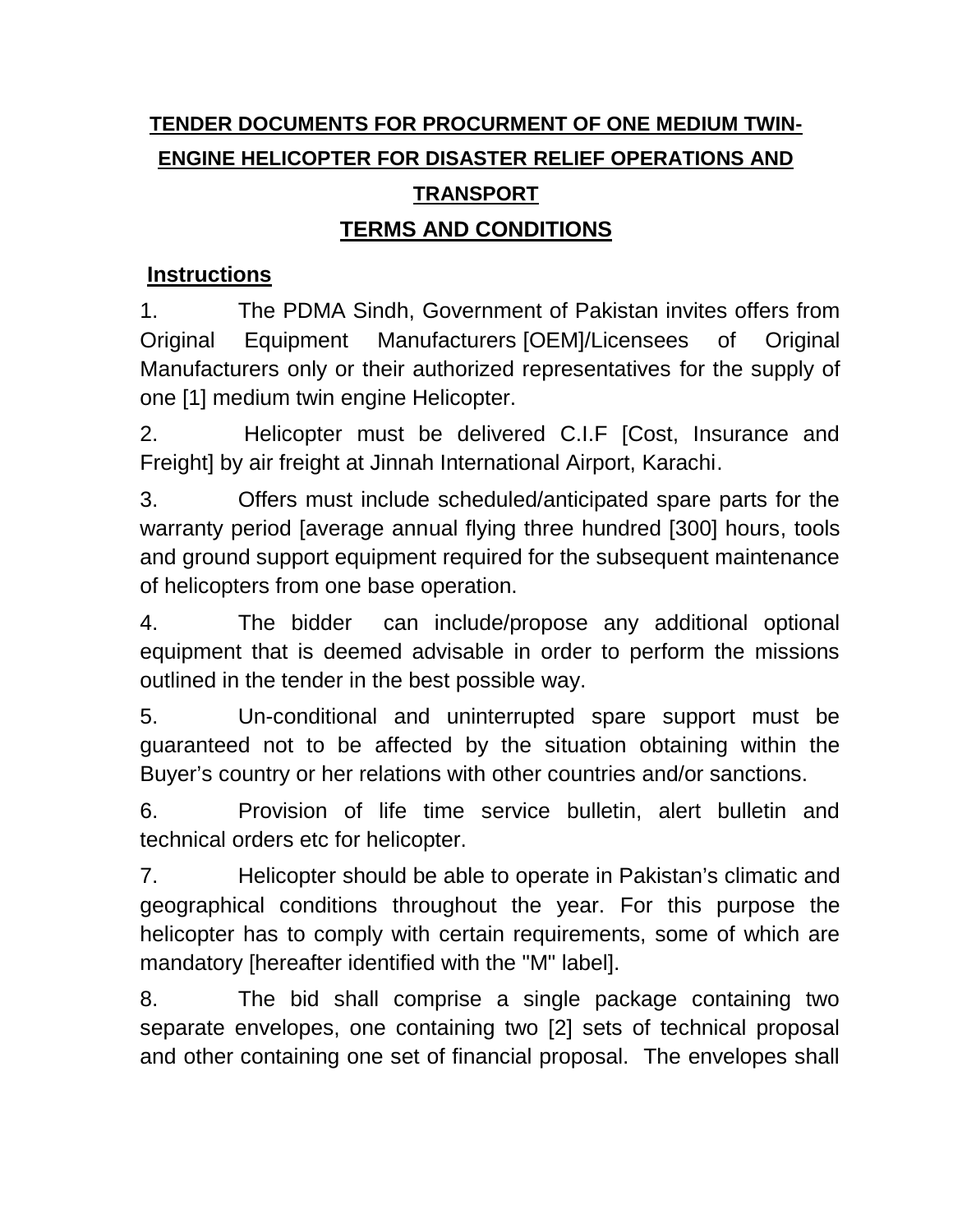be marked as "TECHNICAL PROPOSAL" and "FINANCIAL PROPOSAL" in bold and legible letters.

9. **Last date of submission is 01:00 p.m. PST, 25 th August, 2014**. The tenders shall be opened as per schedule published in the presence of bidders or their authorized representatives who wish to be present on the occasion.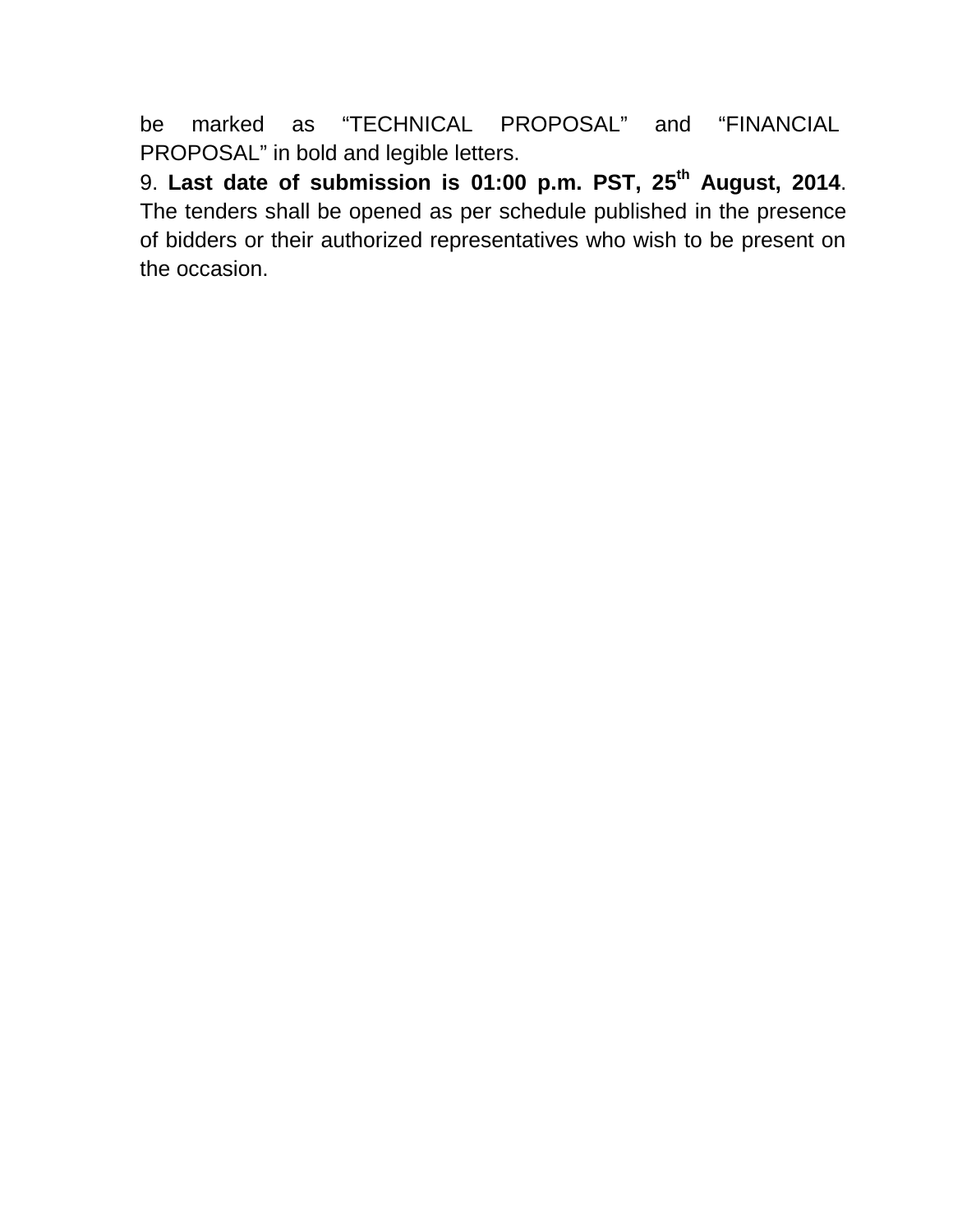10. The Financial proposal must accompany security deposit @ one percent [1%] of bid value in US \$ or equivalent to Pak Rupees, in the form of a Bank Draft/Pay Order of any National / International Bank drawn in favour of Provincial Disaster Management Authority, Sindh valid for a period of 28 days beyond bid validity period. The security deposit of unsuccessful bidder(s) including those whose bids are not accepted due to such conditions attached to the bid(s) which contradict tender terms or are found technically non-responsive, shall be returned unopened within 15 days of award of the tender [to successful bidder].

- 11. The Technical Proposals must also contain following:
	- a. All the relevant technical material, including the technical manuals, operator's manual etc. required for technical/performance evaluation.
	- b. Interior layout options/proposals.
	- c. Exterior paint colour scheme options available.
	- d. Soft and hard copy of the contract which the seller intends to conclude with the buyer.
	- e. The bidder must also submit the documents mentioned below for acceptance of his proposal:-
		- (1) Certificate authorizing sale of the product [being offered] in the region [Pakistan] from Original Equipment Manufacturer (OEM)/Licensee of Original Manufacturer.
		- (2) Financial position (Turnover of at least last 3 years)
		- (3) Past experience in the field.
		- (4) Registration with income-tax, sales tax or SRB (if applicable)

12. The envelope marked "Technical Proposal" shall be opened in the presence of bidders or their authorized representatives who may wish to be present on the schedule given.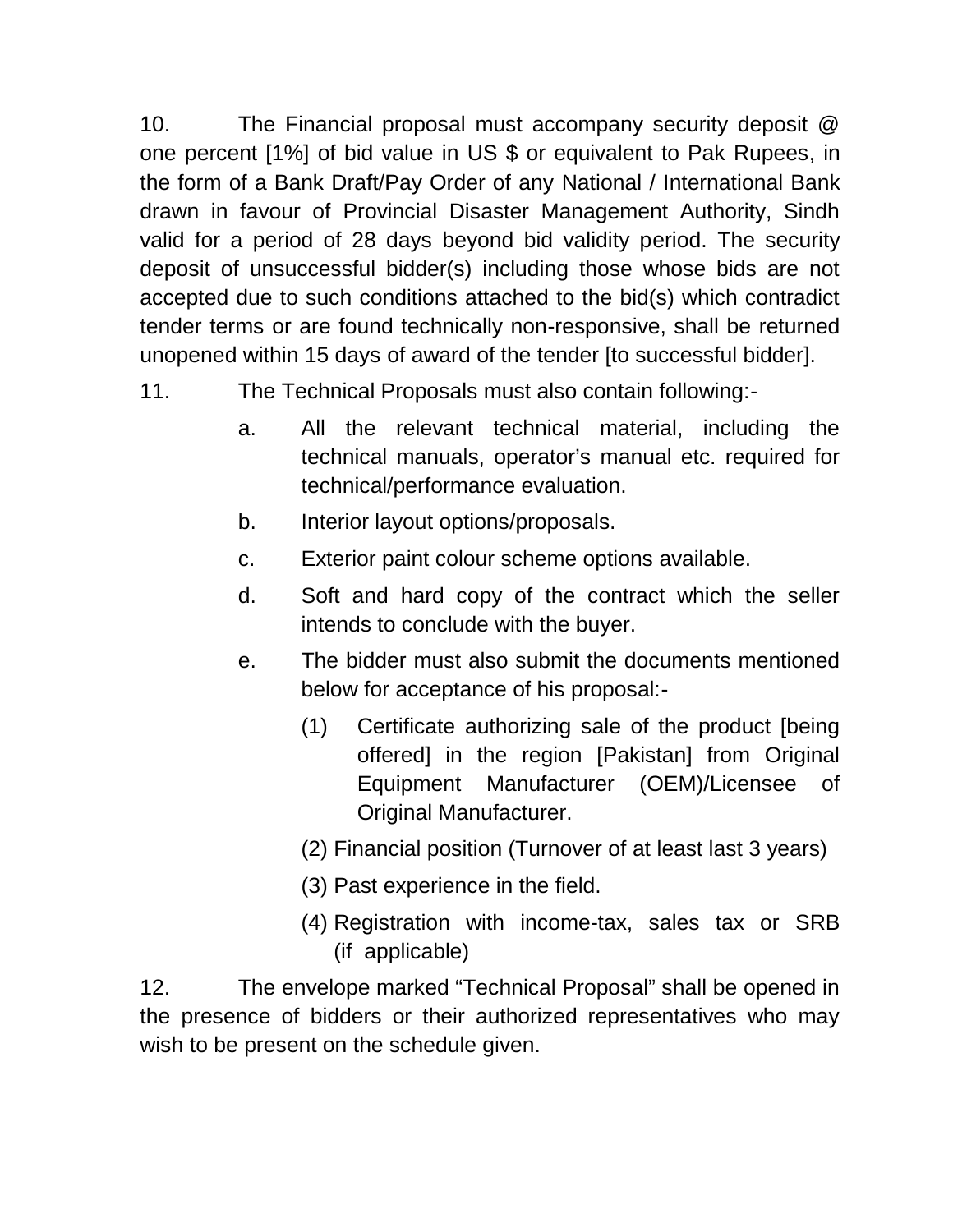13. The envelope marked "Financial Proposal" shall be retained in the custody of Provincial Disaster Management Authority, Sindh without being opened.

14. The Provincial Disaster Management Authority, Sindh shall evaluate all the Technical Proposal without reference to the price on the basis of the technical specifications given in tender terms and reject any proposal(s), which do not conform to the specified requirements of the terms and conditions of the tender.

15. Date and time of opening of "Financial Proposal" shall be communicated subsequent to opening of "Technical Proposal". For the purpose of comparison of bid(s) quoted in draft, currencies, price will be converted into single currency i.e. Pak Rupees.

16. Offers must be valid for acceptance for a period of one hundred twenty [120] days

from the opening of tender.

17. After the evaluation and approval of the technical proposal, Provincial Disaster Management Authority, Sindh shall within the bid validity period, publicly open financial proposal of the technically accepted bids only, in presence of the bidders or their authorized representatives who wish to be present.

### 18. **Performance Guarantee**

- a. Successful Bidder will be required to furnish a Performance Guarantee for due and satisfactory performance of the contract, equal to one percent [1%] of the value of the contracted goods, in US \$ or equivalent to Pak Rupees in the form of:-
	- (1) Bank Guarantee from a prime bank in the prescribed proforma given at Annexure A.
	- (2) Bank Draft or Pay Order in favour of Provincial Disaster Management Authority, Sindh.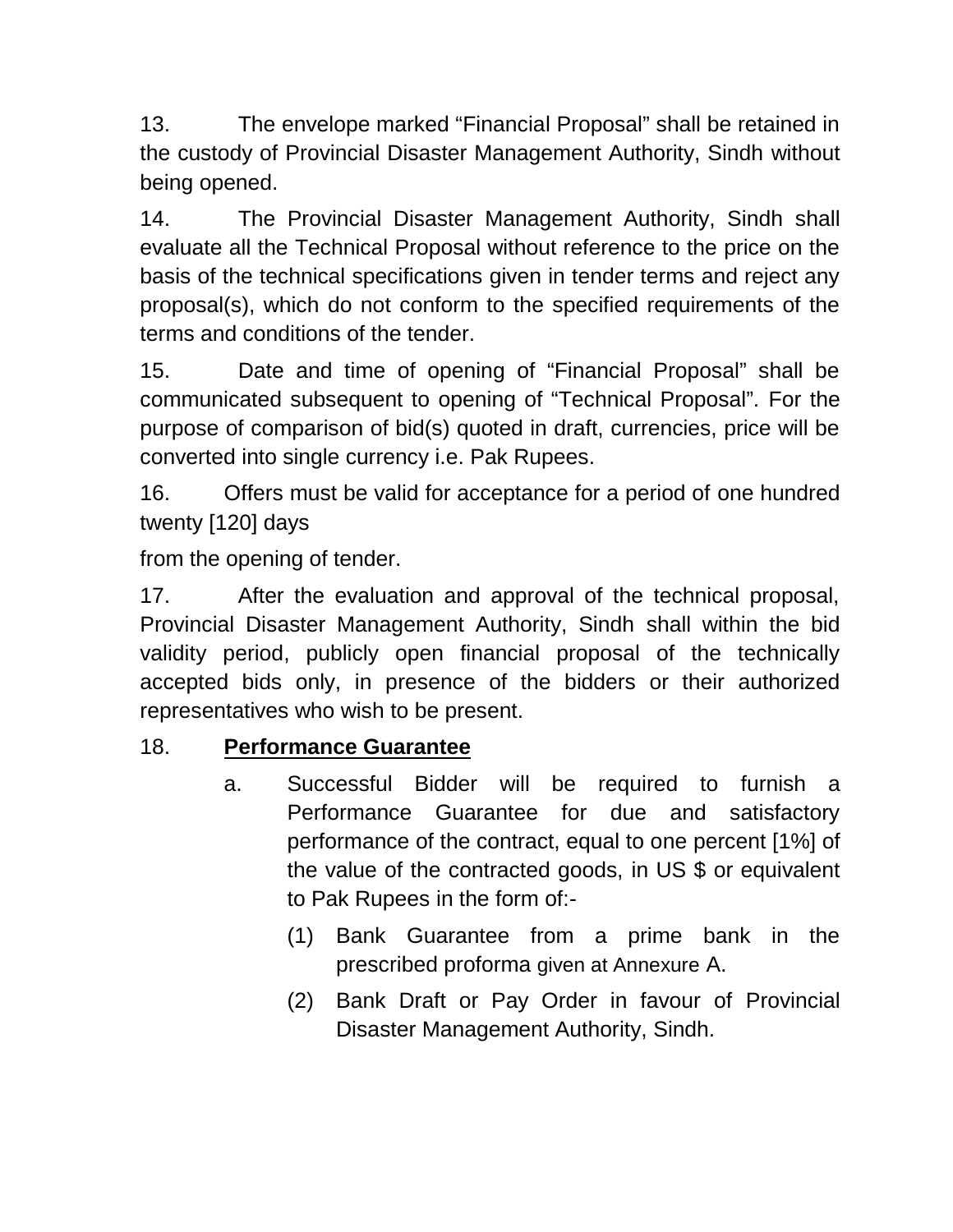- b. The Performance Guarantee shall be furnished within seven (7) working days of the date of acceptance of bid by the buyer.
- c. Satisfactory performance of the contract includes delivery of commodity strictly according to the specifications, terms and conditions referred herein, within the stipulated period of shipment at Karachi and settlement of all claims (if any).
- d. Information required for opening of LC will be furnished by the Seller (e.g. name of advising bank and/or negotiating bank with complete address and port of loading) alongwith the Performance Guarantee, else the delay shall be on Seller's account and the date of shipment/dispatch will be calculated from the due date of submission of Performance Guarantee instead of date of opening of LC.
- e. Bid Bond / Security of the successful bidder shall be forfeited without any notice, if the successful bidder fails to furnish the required Performance Guarantee as specified above.

### 19.**Forfeiture of Performance Guarantee**

a. The Buyer shall forfeit the Performance Guarantee if the Seller:-

(1) Fails to supply the goods within the specified period.

- (2) Commits any breach of contract or fails to fulfill any term or condition of the contract or fails on account of satisfactory performance of the contract.
- b. The Performance Guarantee will be released to the Seller after 120 days of successful and satisfactory execution / completion of the contract. No claim shall lie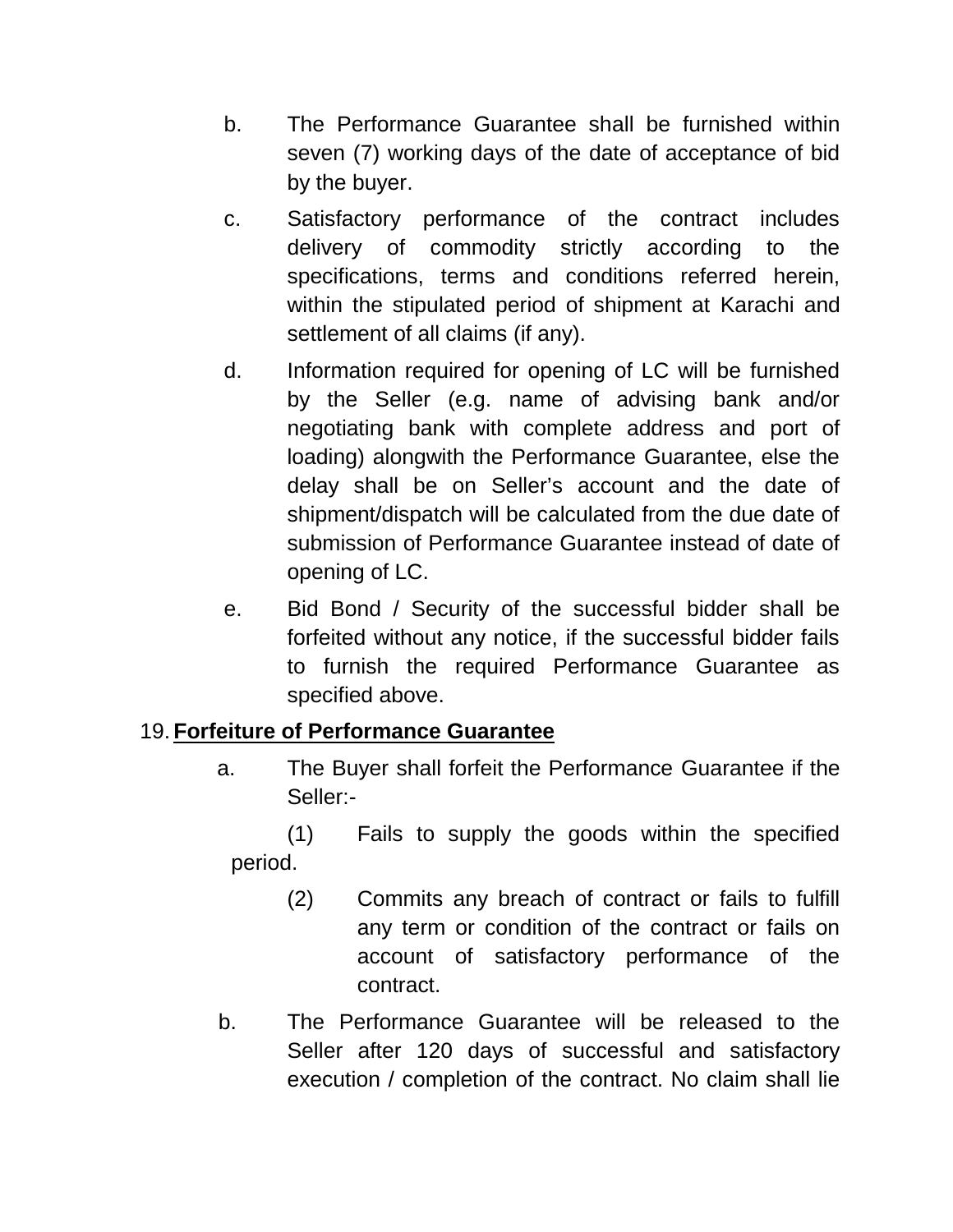against the Buyer in respect of interest on Performance Guarantee, regardless of the time of its release.

## 20. **Letter of Credit [Documentary Credit]**

The Buyer shall establish in favour of the Seller an irrevocable Letter of Credit in Euro/US Dollars for 100% value of the contracted quantity in favour of the bidder through a scheduled bank in Pakistan within ten [10] calendar days or earlier on receipt of required Performance Guarantee alongwith the complete information required from the Seller for opening of L.C. The delay in furnishing the information will be on Seller's account and the period of shipment shall commence from due date for submission of Performance Guarantee instead of opening of LC.

### 21. **Documents**

The Seller shall send by fax/E-mail followed by courier, to the Provincial Disaster Management Authority, Sindh five sets of non-negotiable airway bill documents prior to the arrival of cargo. The Seller also ensures that these documents are actually delivered to the Buyer before the arrival of consignment of cargo in Karachi. The Seller shall ensure that original shipping documents presented to the negotiating bank are received by the L/C opening bank in Pakistan before arrival of the cargo. Third party documents are acceptable except for Commercial Invoice & Draft. If these documents are not received by Buyer's bank concerned before the cargo arrival, the Seller shall deliver the consignment to buyer against buyer's own Letter of Indemnity.

### 22. **Force Majeure**

Should any of the force majeure circumstances, namely Acts of Allah, natural calamity, fire, government restrictions, strikes or lock-outs by workmen, war, military operations of any nature and blockades preventing the Seller/Buyer from wholly or partially carrying out his contractual obligations, the period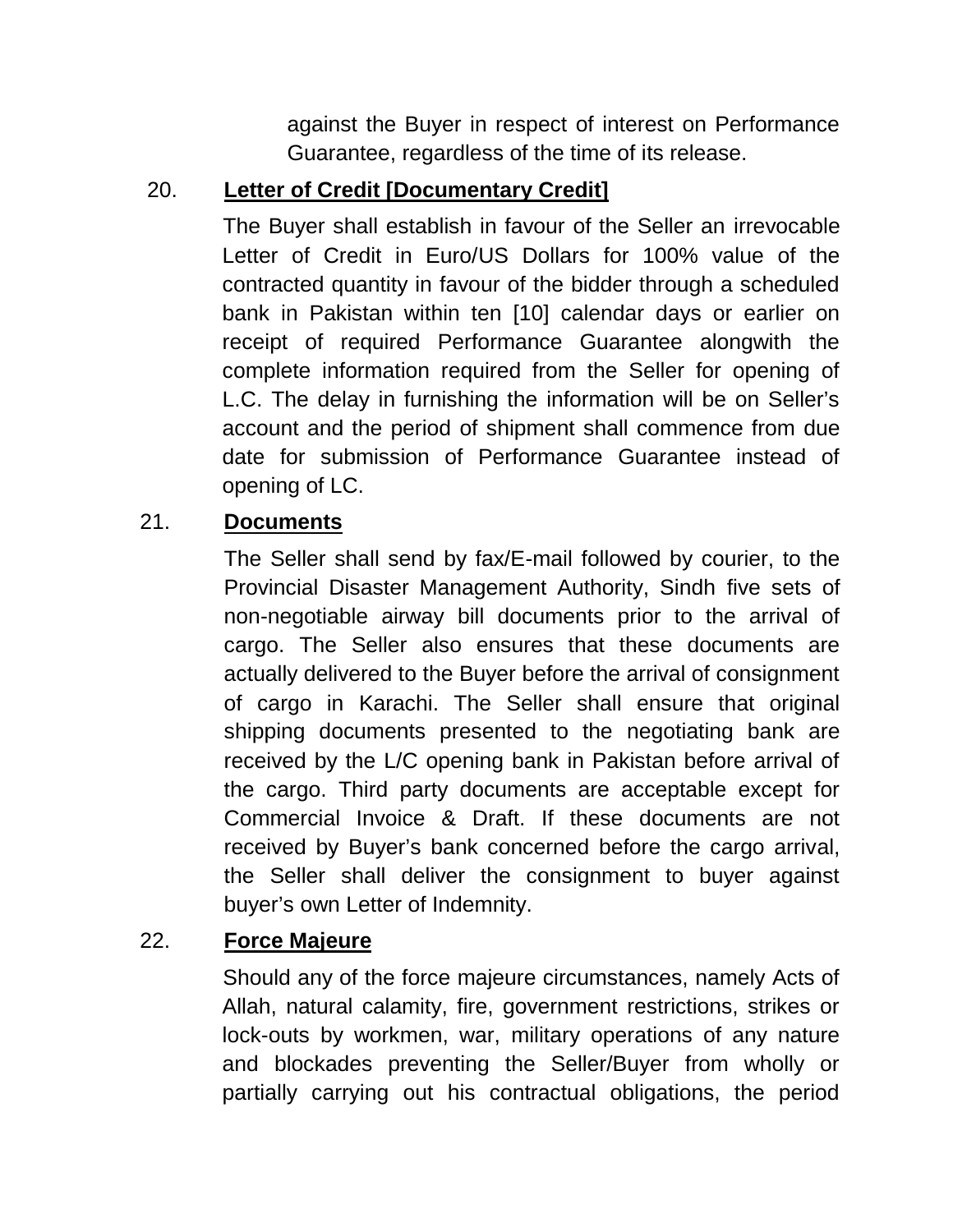stipulated for the performance of the contract shall be extended for as long as these circumstances prevail, provided that, in the event of these circumstances continuing for more than three months, either party shall have the right to refuse to fulfill its contractual obligations without title to indemnification of any losses it may thereby sustain. The party unable to carry out its contractual obligations shall immediately advise the other party of the commencement and the termination of the circumstances preventing the performance of the contract. A certificate issued by the respective/ concerned Chamber of Commerce in the Seller's or the Buyer's country shall be sufficient proof of the existence and duration of such circumstances.

### 23. **Damages**

If the goods are not delivered within the contracted period of delivery, the Seller shall be liable to pay to the Buyer on demand without any question whatsoever, damages on account of extra expenditure and loss of other benefits to the Buyers. The quantum of such damages will be determined at the sole discretion of the Buyer.

### 24. **Cancellation Of Contract**

If the Seller fails to deliver the goods within the specified delivery period, for reason other than Force Majeure, the Buyer shall be entitled at his option to cancel the contract and recover the damages besides forfeiture of Performance Guarantee. The Buyer shall not be liable to any risks and costs whatsoever in consequence of such cancellation of the contract.

### 25. **Right of Rejection**.

The competent authority reserves the right to reject any or all the tenders without assigning any reason therefor.

### 26. **Integrity Pac**

The Supplier/Seller shall sign the following Integrity Pac.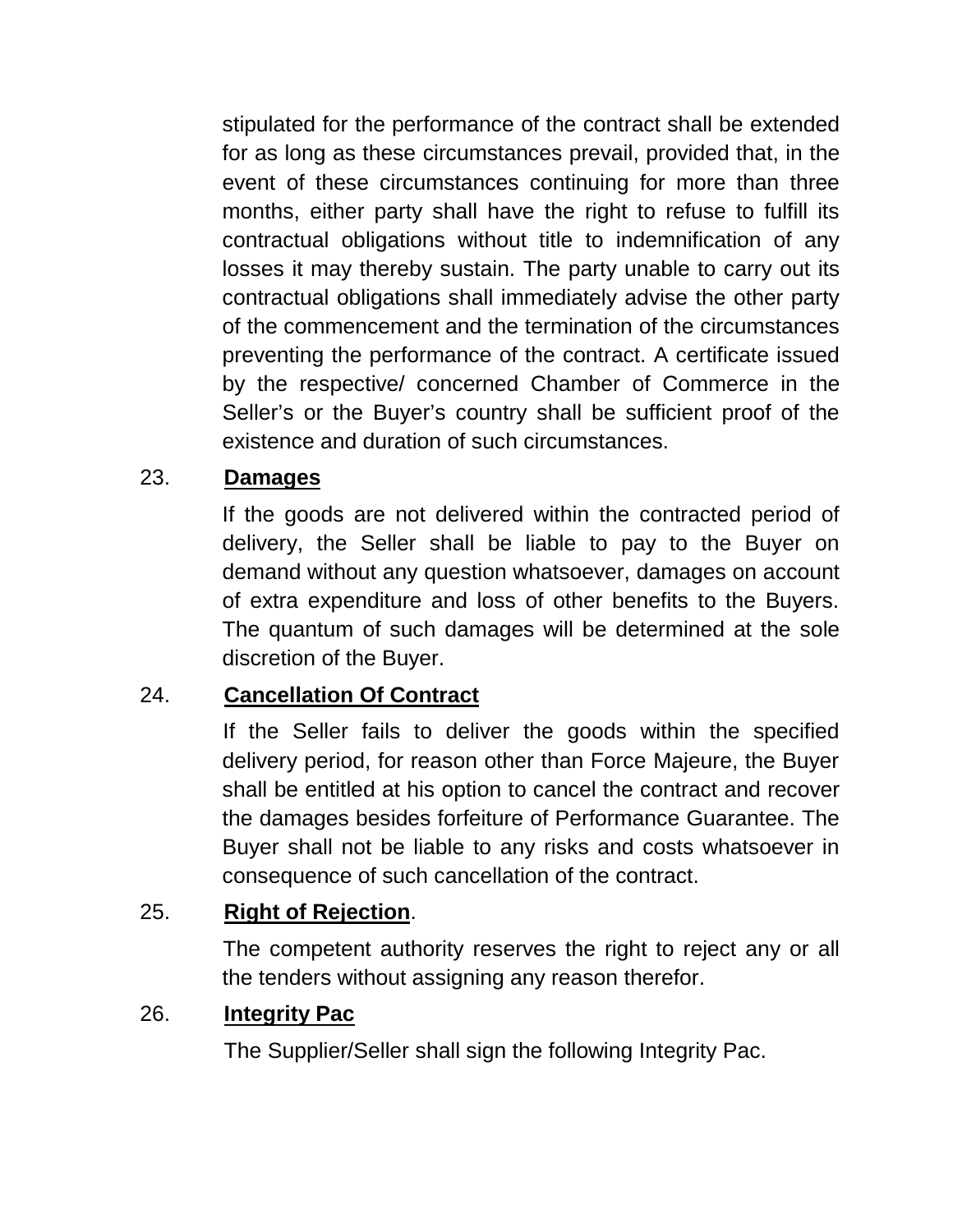- (i) The Supplier/Seller hereby declares that it has not obtained or induced the procurement of any contract, right, interest, privilege or other obligation or benefit from Government of Pakistan (GoP) or any administrative subdivision or agency thereof or any other entity owned or controlled by it (GoP) through any corrupt business practice.
- (ii) Without limiting the generality of the foregoing, the Supplier/Seller represents and warrants that it has not given or agreed to give and shall not give or agree to give to anyone within or outside Pakistan either directly or indirectly through any natural or juridical person, including its affiliate, agent, associate, broker, consultant, director, promoter, shareholder, sponsor or subsidiary, any gratification, bribe, finder's fee or kickback, whether described as consultation fee or otherwise, with the object of obtaining or including the procurement of a contract, right, interest, privilege or other obligation or benefit in whatsoever from GoP, except that which has been expressly declared pursuant hereto.
- (iii) The Supplier/Seller accepts fully responsibility and strict liability for making any false declaration, not making full disclosure, misrepresenting facts or taking any action likely to defeat the purpose of this declaration, representation and warranty. It agrees that any contract, right, interest, privilege or other obligation or benefit obtained or procured as aforesaid shall, without prejudice to any other rights and remedies available to GoP under any law, contract or other instrument, be voidable at the option of GoP.
- (iv) Notwithstanding any rights and remedies exercised by GoP in this regard, the Supplier/Seller agrees to indemnify GoP for any loss or damage incurred by it on account of its corrupt business practices and further pay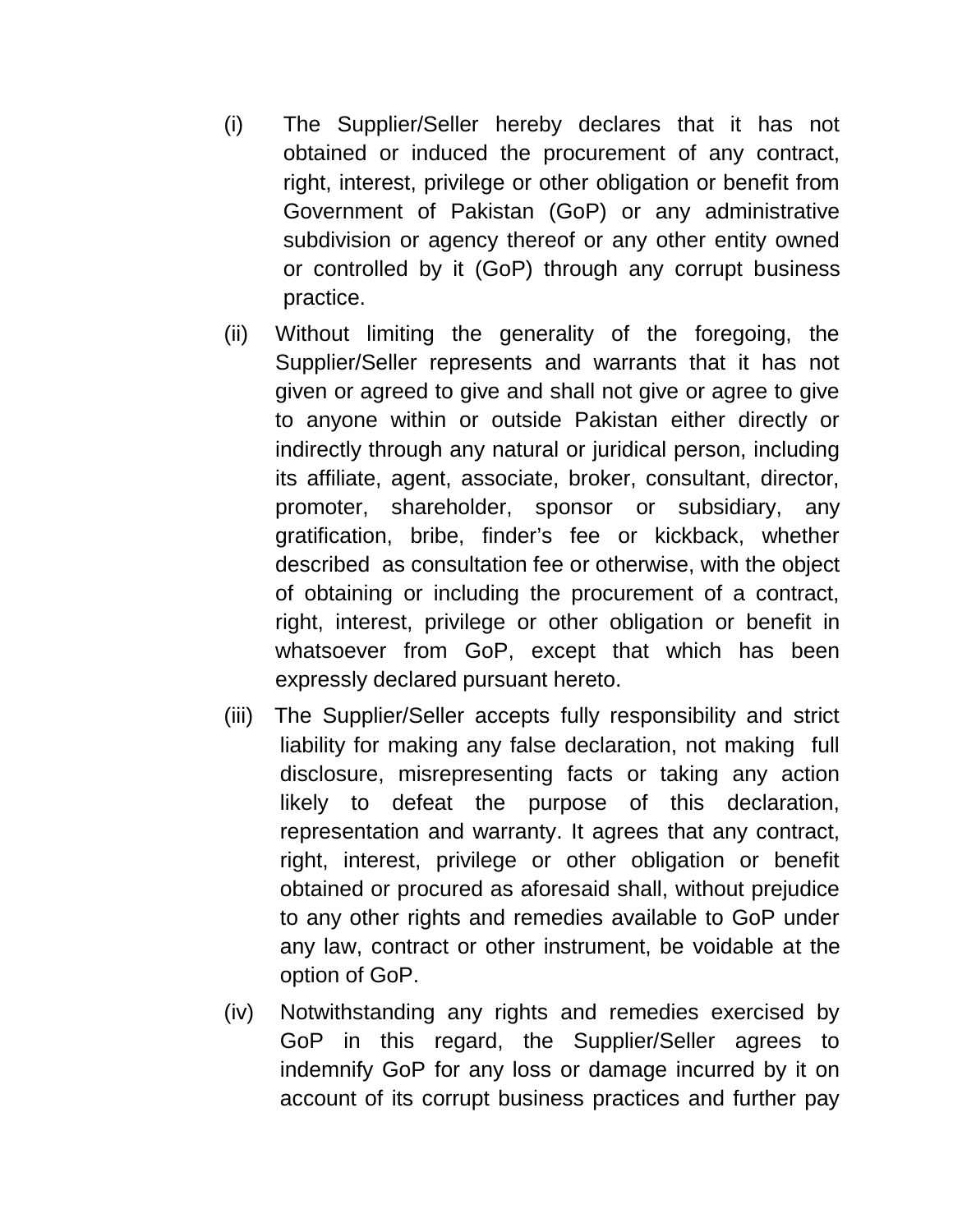compensation to GoP in any amount equivalent to ten times the sum of any gratification, bribe, finder's fee or kickback given by Supplier/Seller as aforesaid for the purpose of obtaining or including the procurement of any contract, right, interest, privilege or other obligation or benefit in whatsoever form from Gop.

#### **Note**:-

- i. A separate chart must be provided, indicating the weight and cost of the optional equipment installed.
- ii. Analysis charts provided at chapter 7 must be submitted alongwith quotation, duly filled-in.
- iii. Inability/variations, if any, from tender specification must be highlighted while submitting the quotation.
- **iv. The supplier also has the option of offering the bid on supplier's credit. The mark-up, amortization schedule etc of such offer should be indicated in detail.**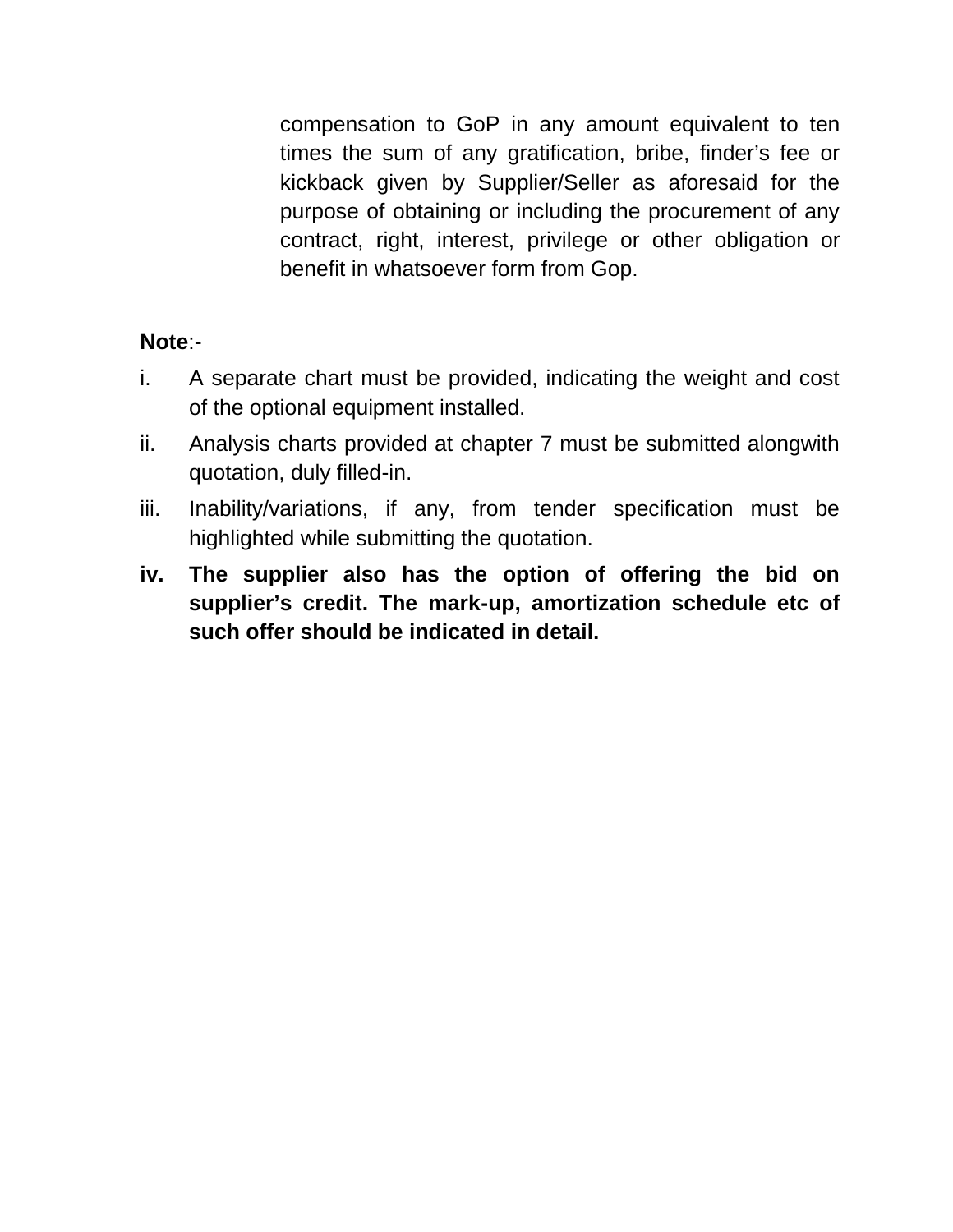#### **SPECIFICATIONS**

#### **TECHNICAL CHARACTERISTICS [Medium Twin Engine]**

- 1.1 The helicopter shall be of new construction and certified in the manufacturer's country and by the American FAA before delivery.[M]
- 1.2 The helicopter must be able to operate in configurations of Pax, Search & Rescue and Utility. The helicopter shall have minimum seating capacity of [15] places excluding two pilots. while in the corporate transport configuration shall have suitable corporate interior with [6] to [8] deluxe seats. [M]
- 1.3 The helicopter shall be twin engine equipped with Full Authority Digital Engine Control [FADEC].
- 1.4 The baggage compartment shall offer a volume larger than 2.0  $m<sup>3</sup>$ .
- 1.5 The helicopter main system [electrical, fuel, hydraulic] shall be duplicated. [M]
- 1.6 It shall be possible to pass from the pax transport configuration to the corporate configuration as well as utility configuration in the easiest possible way within minimum time. Therefore two sets of seats must be provided for the purpose.
- 1.7 The helicopter shall be equipped with powerful engines to grant an AEO Take off Power to max gross weight ratio higher than 0.2 SHP/Kg.
- 1.8 The helicopter shall be equipped with 2 passenger sliding doors granting an opening higher than 1.2 m. [M] Doors may be fitted with actuators.
- 1.9 The helicopter must be certified to operate in a range of temperatures from  $-20^{\circ}$ C to  $+50^{\circ}$ C.
- 1.10 A minimum Manufacturer's Warranty of 2 [two] years and/or 2000 flight hours prorated must be offered from date of local [Pakistan] delivery of the helicopter.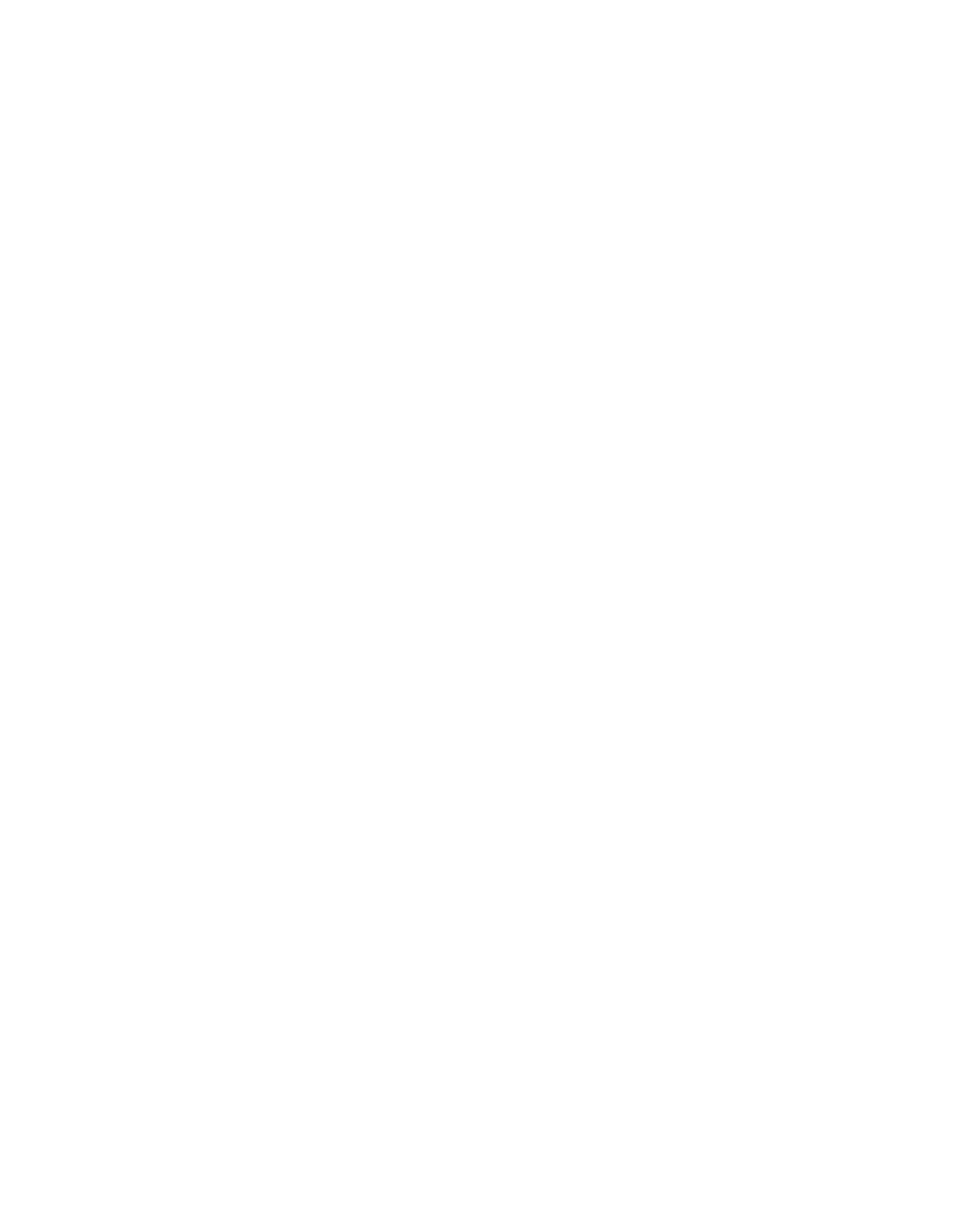#### **2. MISSION EQUIPMENT**

- 2.1 The helicopter has to be equipped with pilot and copilot instrumentation and controls. [M]
- 2.2 The helicopter has to be equipped with dual IFR package. [M]
- 2.3 The helicopter has to be equipped with dual Automatic Flight Control System [AFCS] [4 axis]. [M]
- 2.4 The helicopter has to be equipped with a GNS module with Flight Plan Management System [FPMS] coupled with Flight Director. [M]
- 2.5 The helicopter shall be equipped with communication equipment including dual VHF Communication FM as well as AM.
- 2.6 The helicopter shall be equipped with navigation equipment including dual VOR/LOC/GS/MB, ADF, DME, Mode S Transponder [2] and Radar Altimeter. [M]
- 2.7 The helicopter shall be equipped with a dedicated FMS with moving map/navigation screen.
- 2.8 The helicopter shall be equipped with engine fire extinguisher system. [M]
- 2.9 The helicopter shall be equipped with a swiveling landing/search light [IR], Combination position and strobe lights and Rotating Beacon. [M]
- 2.10 The helicopter shall be equipped with pilot/copilot windshield wipers.[M]
- 2.11 The helicopter shall be equipped with Environmental Control System [M]
- 2.12 The helicopter shall be equipped with Engine Air Particle Separator System and/or sand filters. [M]
- 2.13 The helicopter shall have provisions and equipped with Wire Strike Protection System, Sling Assembly, Hoist Assembly and Stretchers provision. [M]
- 2.14 The helicopter shall be equipped with a Heated Windshield.[M]
- 2.15 The helicopter shall be equipped with a Weather Radar. [M]
- 2.16 The helicopter shall be equipped with Traffic Alert and Collision Avoidance System [TCAS]. [M]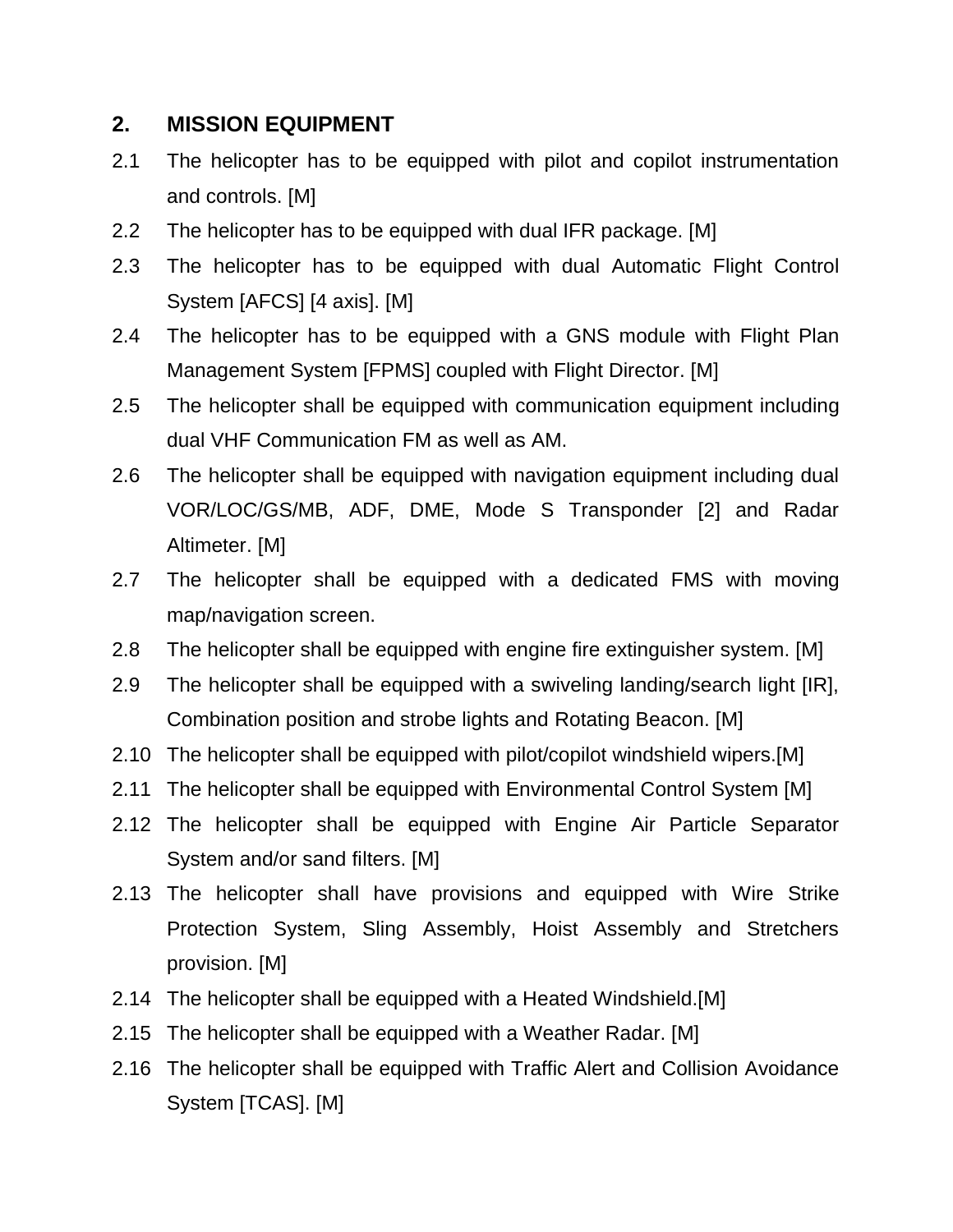- 2.17 The helicopter shall be equipped with a deployable Emergency Locator Transmitter [ELT] with satellite and GPS interface. Frequency 406 MHz. [M]
- 2.18 The helicopter should have provisions for the floats.
- 2.19 The helicopter shall be equipped with a Health and Usage Management System HUMS. [M]
- 2.20 The helicopter should be equipped with intercommunication system between pilot and copilot, pilots and cabin passengers four[4] seats, cabin intercom as well as pilots and ground crew. For this purpose ANR headphones must be provided.
- 2.21 The helicopter shall be equipped with Electrically Operated Passenger Steps with lights.
- 2.22 The helicopter shall be equipped with provision of installing Auxiliary Fuel Tanks.
- 2.23 The helicopter may be equipped with a cabin screen [Air Show] capable to visualize the current position of the aircraft on a map.
- 2.24 The helicopter may be equipped with a Cockpit/ Cabin Separation Panel.
- 2.25 The helicopter may be equipped with Pilot/ Copilot Seats capable of being adjusted along two degrees of freedom.
- 2.26 The helicopter shall be equipped with 24/28V DC power outlet in Passenger Cabin.
- 2.27 The helicopter shall be equipped with marks for High Visibility on Main/Tail Rotor Blades.
- 2.28 The helicopter shall be equipped with rotor brake system.
- 2.29 The helicopter shall be equipped with Defogging System for the front windshield.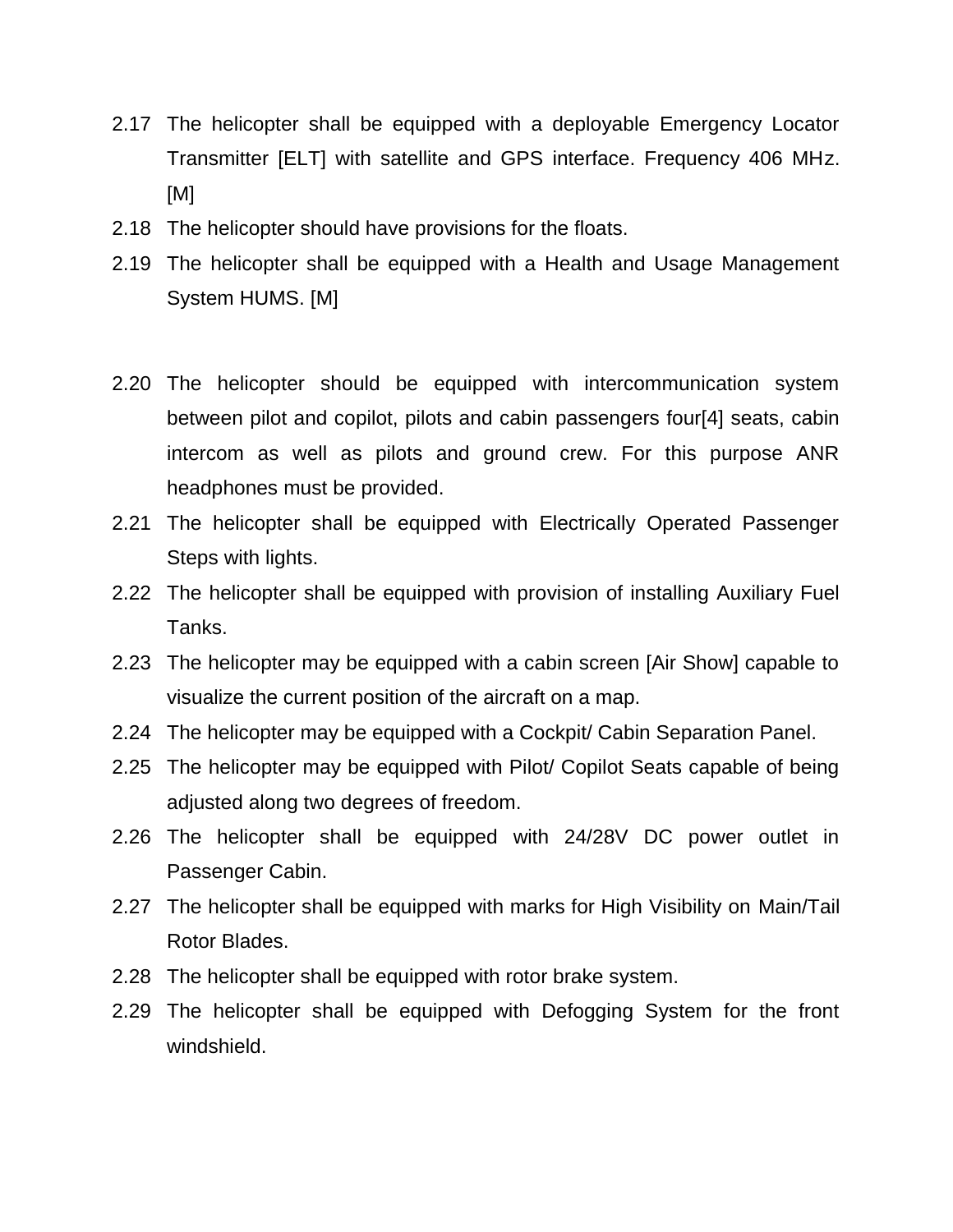2.30 The helicopter shall be equipped/provided with two [2] high speed Refueling System/pumps to enable refueling from barrels.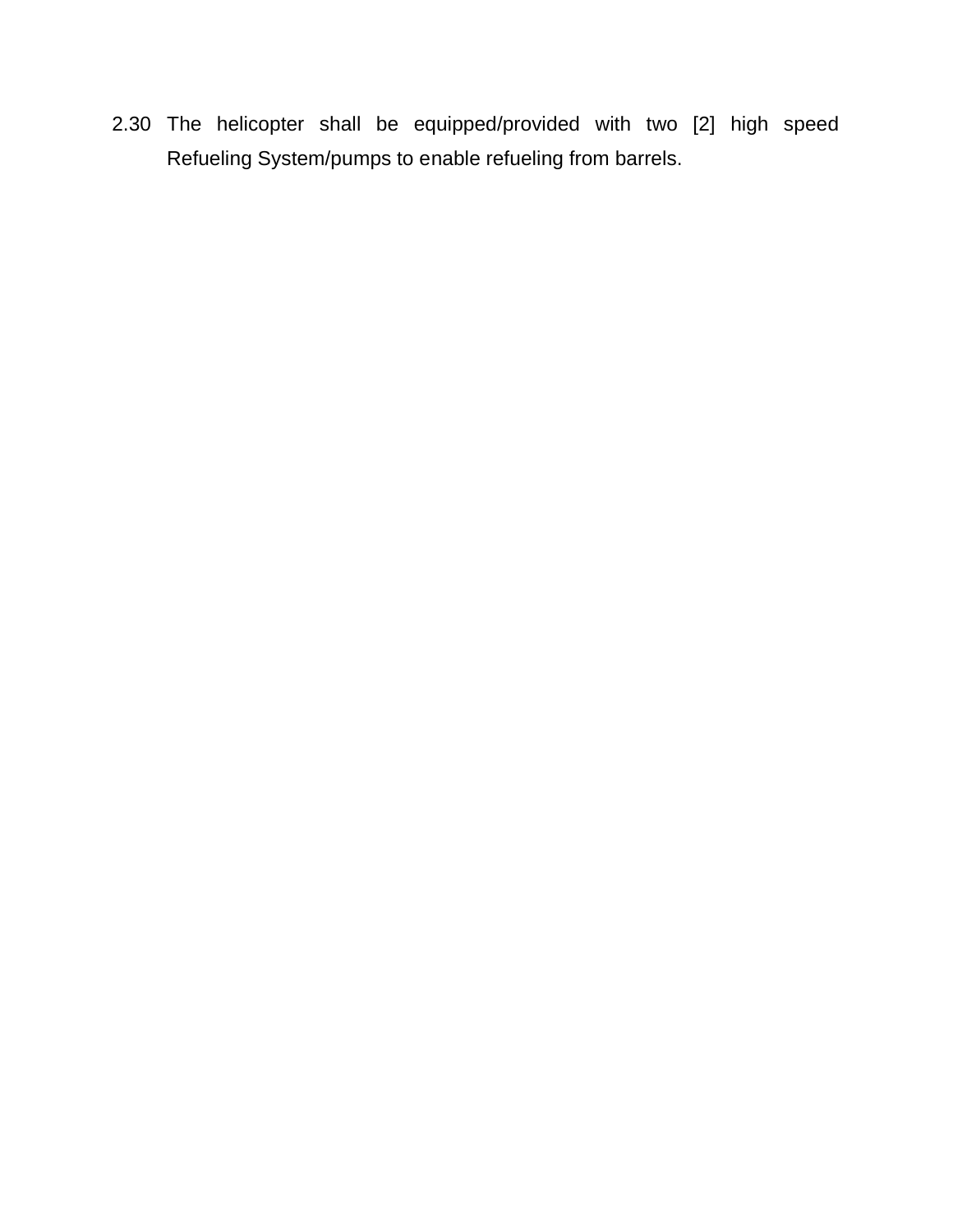**PERFORMANCE**. The helicopter shall provide the following performance at its Maximum Gross Weight [MGW] certified for internal loads [not jettisonable] in ISA+20° at Sea Level, clean configuration conditions [unless otherwise specified]:-

### **3.1 Cruise Speed at MCP not less than 140 knots.**

3.2 Endurance not less than 3 hours with standard fuel. [M]

### **3.3 Min Range [no reserve / max std fuel] not less than 300 NM. [M]**

- 3.4 Hover in Ground Effect at TOP not less than 9000 ft. Preferred 12000 feet.
- 3.5 Single engine service ceiling at contingency power rating not less than 9000 ft.

### **3.6 VNE not less than 160 Knots.**

- 3.7 Hover out of Ground Effect at TOP not less than 6000 ft. Preferred 9000 feet.
- 3.8 Rate of Climb at TOP not less than 1500 ft/min.
- 3.9 Service ceiling [AEO] at takeoff power [TOP] not less than 16000 ft.
- 3.10 Full Class 1 Category [A] performance in ISA+20 conditions at sea level with its Maximum Take Off Weight [MTOW].
- 3.11 Lateral controllability in hovering from SL up to 6000 ft, with wind upto 30 KTS from any direction, shall be granted.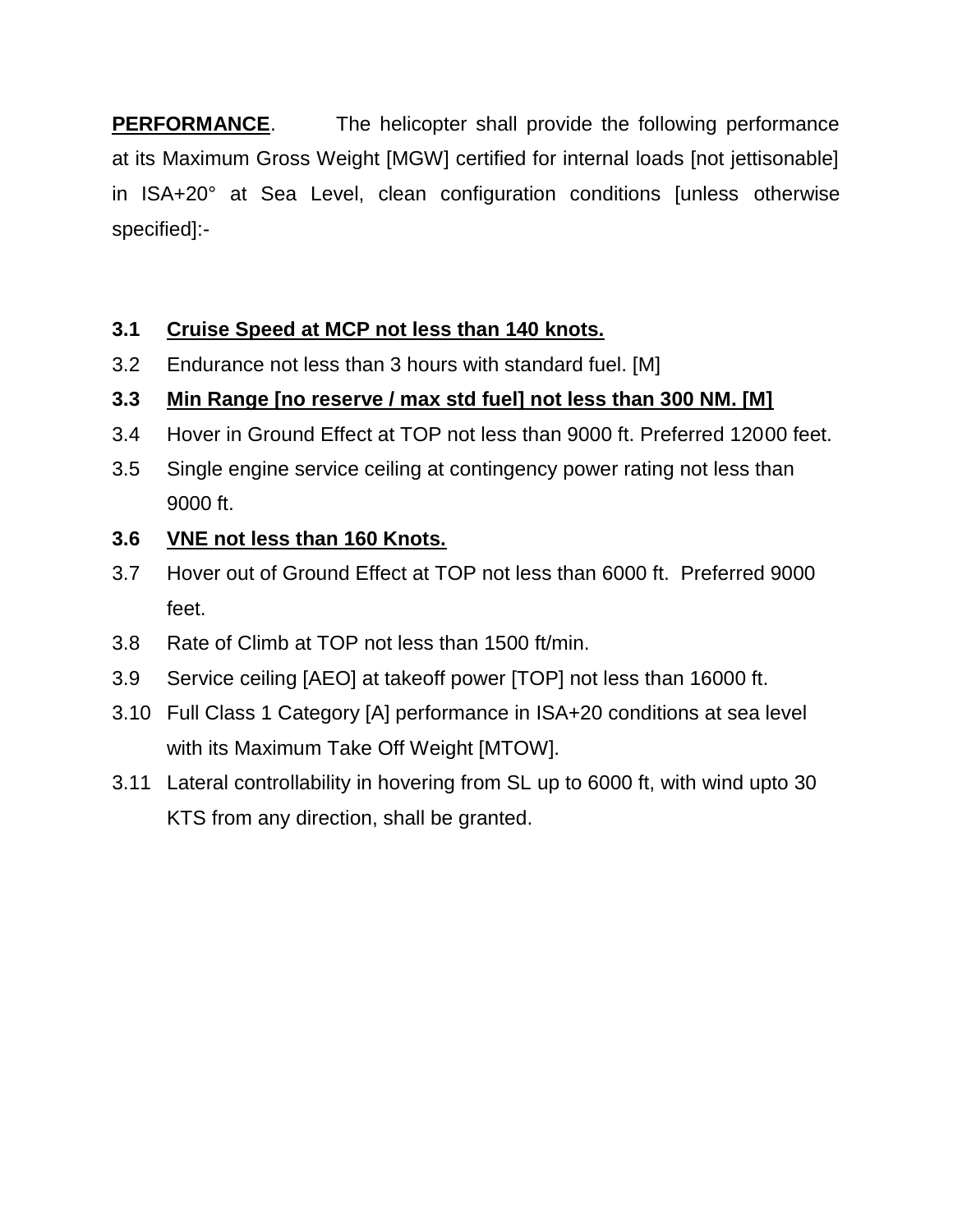#### **5. MAINTENANCE/SUPPORT REQUIREMENT [Medium Twin Engine]**

- 5.1 The helicopter's major components shall have a TBO higher than 2500 hours. [M]
- 5.2 Manufacturer is required to propose maintenance package and procedures such as to grant maximum availability of the offered helicopter.
- 5.3 Manufacturer is required to propose "power by the hour" programs covering materials [helicopter & engines].
- 5.4 Two sets of maintenance/technical manuals and other publications, required to maintain the helicopters, must be provided[Both hard and soft copy].
- 5.5 Maintenance cover for all the seats must be provided.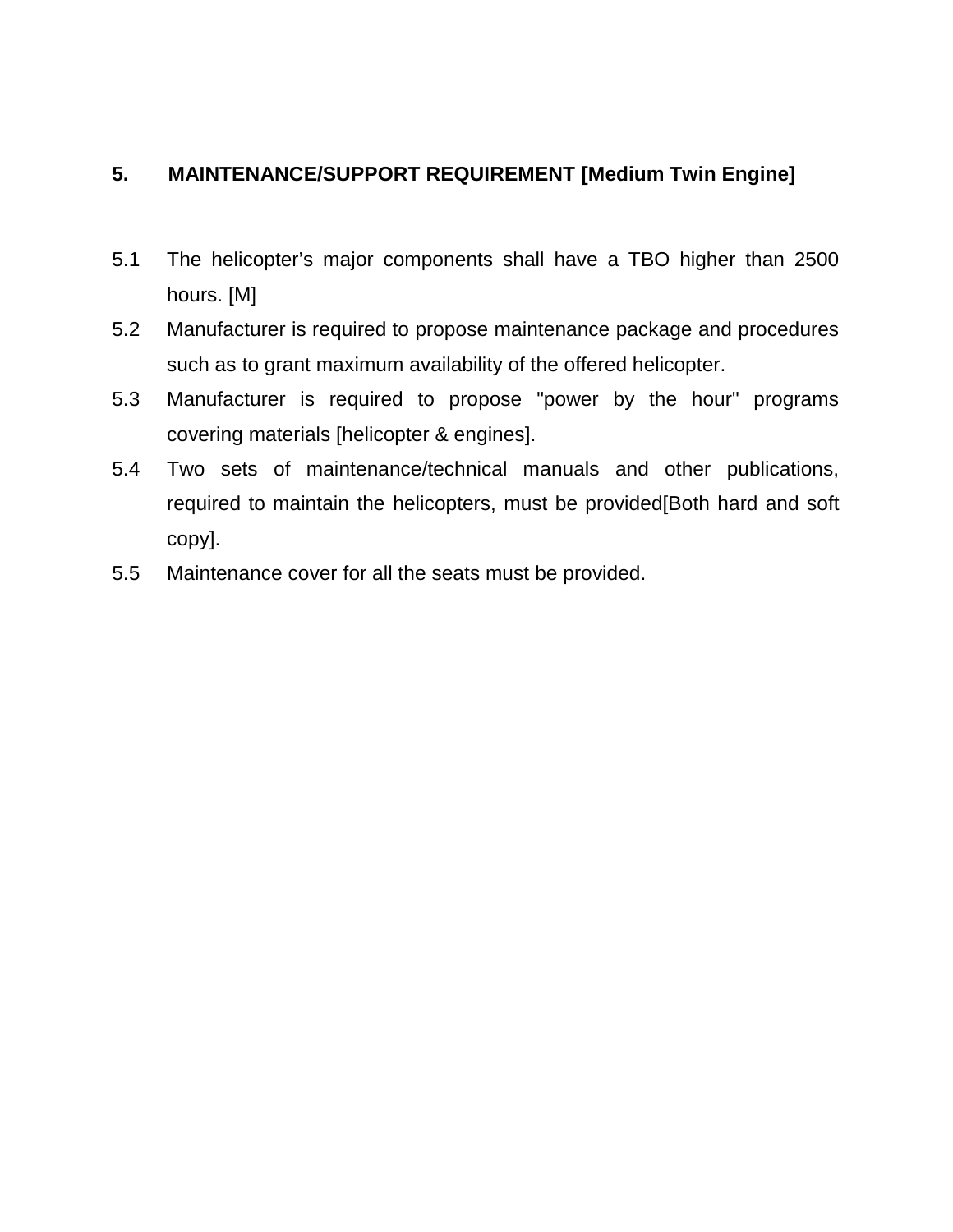#### **6. TRAINING**

- 6.1 Training Courses for Air and Ground Crew shall be in compliance with EASA requirements or equivalent for **5 pilots and 7 technicians** to be able to operate and maintain helicopter up to the Time Between Overhauls [TBO]. [M].
- 6.2 The training shall be provided as described:
	- Aircrew:
		- Pilot
		- Instructor Pilot
	- Ground Crew Technicians:
		- Mechanical Systems
		- Mechanical Engines
		- Mechanical Structure
		- Mechanical Instructor
		- Electronic/Electromechanical Electrical/Instruments/Radio
		- Electronic/Electromechanical Avionics
		- Electronic/Electromechanical Mission Equipment
		- Avionic Instructor.
- 6.3 The training solutions and philosophy shall be explained. Preference shall
- be given on training on full flight simulator.
- 6.4 Provision of a Flying Instructor at Karachi/ex factory for on job training to meet the PCAA requirement of under supervision flying/route check (Min
- 15 Hours per Pilot)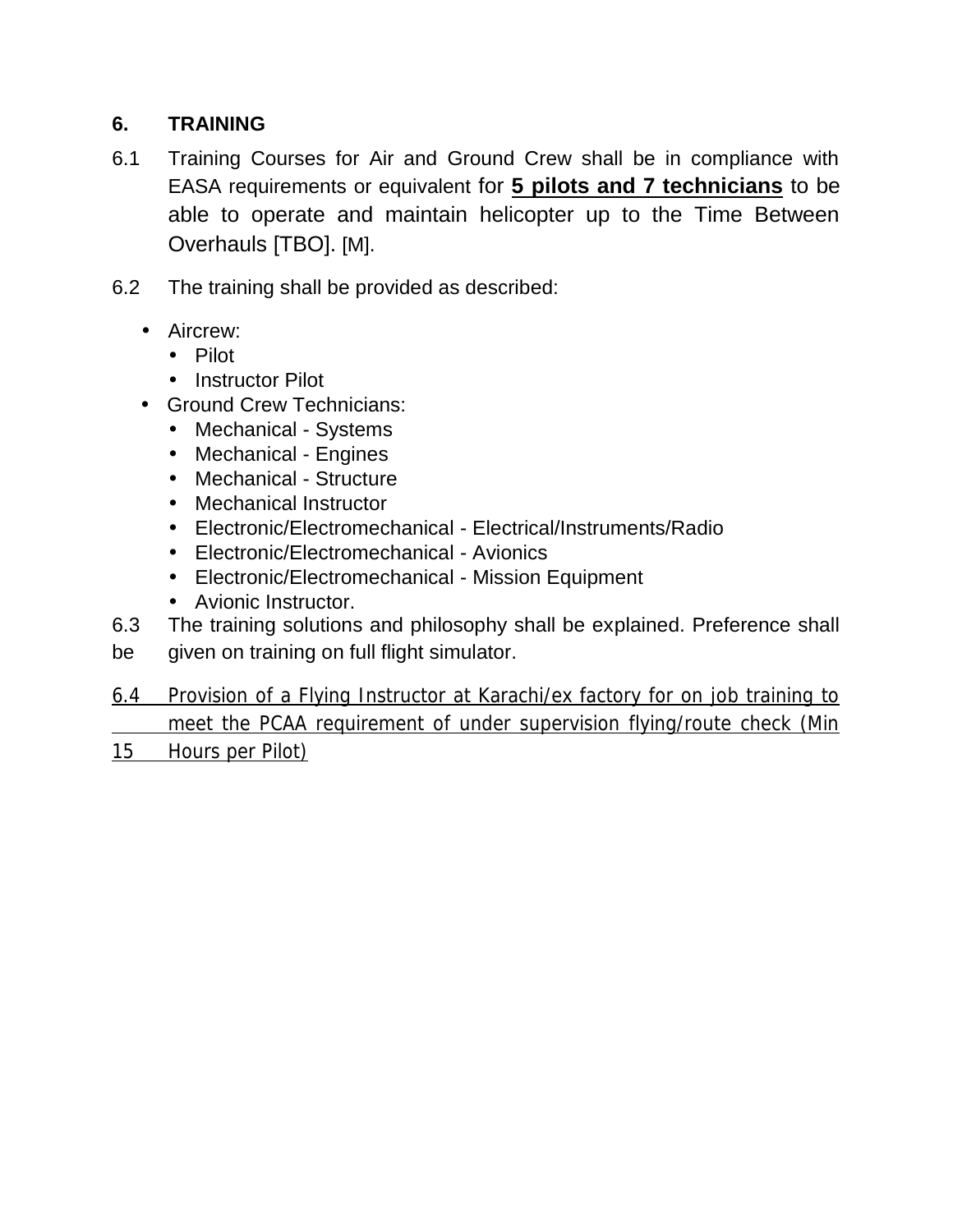7. **Analysis (Medium Twin Engine)**. Data required below to be duly filled and submitted alongwith quotation:-

| <b>Ser</b> | <b>Characteristics</b>                   |  |
|------------|------------------------------------------|--|
| 7.1        | <b>Helicopter Nomenclature</b>           |  |
| 7.2        | MGB/TGB dry run (mins)                   |  |
| 7.3        | <b>Power Plant</b>                       |  |
| 7.4        | Airframe life/Engine/MGB/TGB TBO (Hours) |  |
| 7.5        | One engine failure power available (SHP) |  |
| 7.6        | Flight sustainability (Single Engine)    |  |
|            | (Pressure altitude feet)                 |  |
| 7.7        | All Up Weight (Kgs)                      |  |
| 7.8        | Mission Useful Load (Kgs)                |  |
| 7.9        | Ceiling (Feet)                           |  |
|            | (Pressure altitude)                      |  |
| 7.10       | IGE (Feet)                               |  |
|            | (Pressure altitude)                      |  |
| 7.11       | OGE (Feet)                               |  |
|            | (Pressure altitude)                      |  |
| 7.12       | <b>Cruise Speed (Knots)</b>              |  |
| 7.13       | Range with std fuel (Knots)              |  |
| 7.14       | Endurance with std fuel (Hours)          |  |
| 7.15       | Lateral Wind Sustainability (Knots)      |  |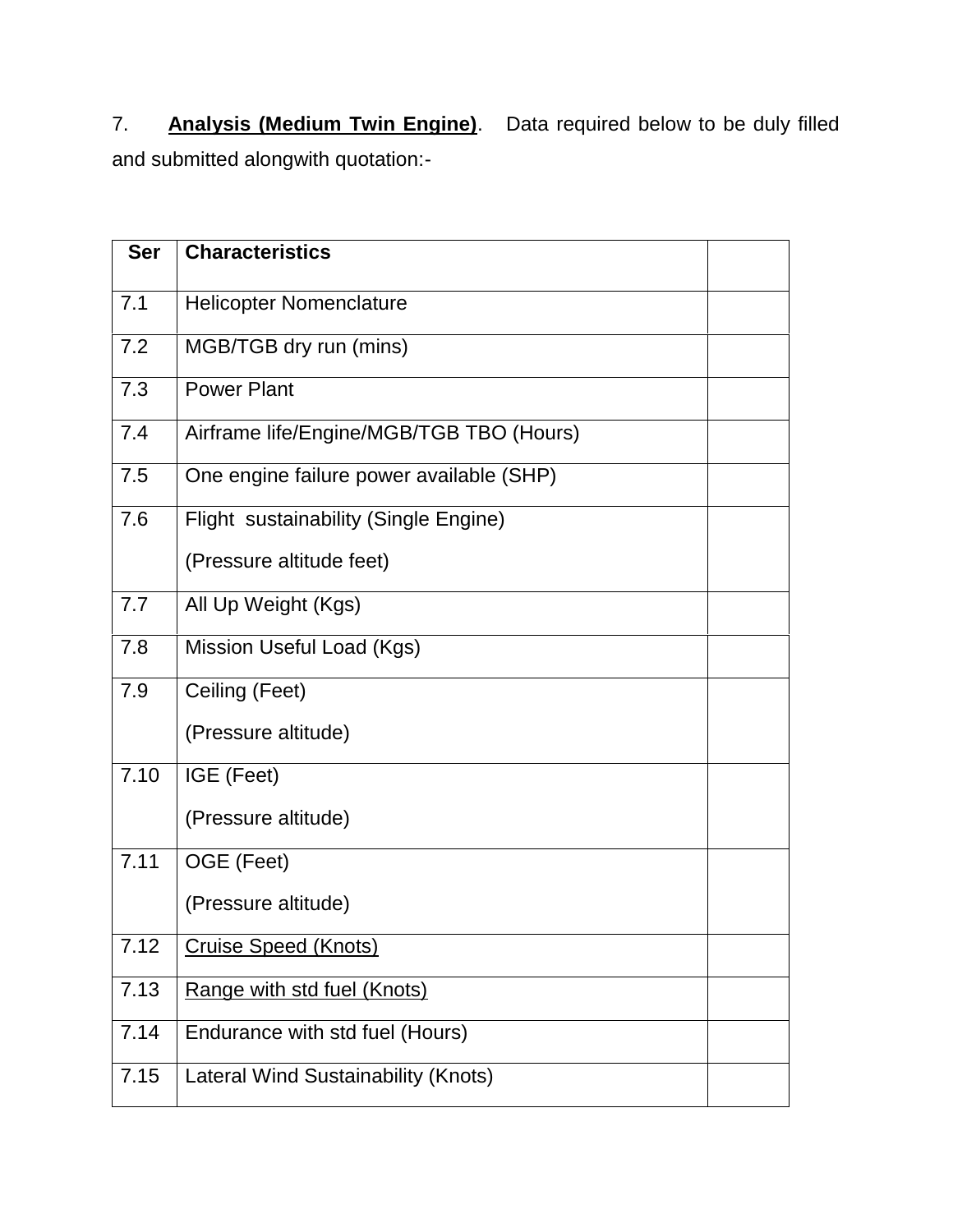| 7.16 | Noise level (db)                |  |
|------|---------------------------------|--|
| 7.17 | <b>Cabin Volume Cubic Meter</b> |  |
| 7.18 | DOC per hour (Euro/Dollars)     |  |
| 7.19 | Delivery Period (Months)        |  |
| 7.20 | Warranties                      |  |

#### **Note:**

#### **1. All data shall base on:-**

- a. International Standard Atmosphere (ISA)+20°C
- b. Maximum Take Off Gross Weight

### **2. Delivery period at para 7.19 shall commence from the date of submission of Performance Guarantee (Refer Instructions para 18.d)**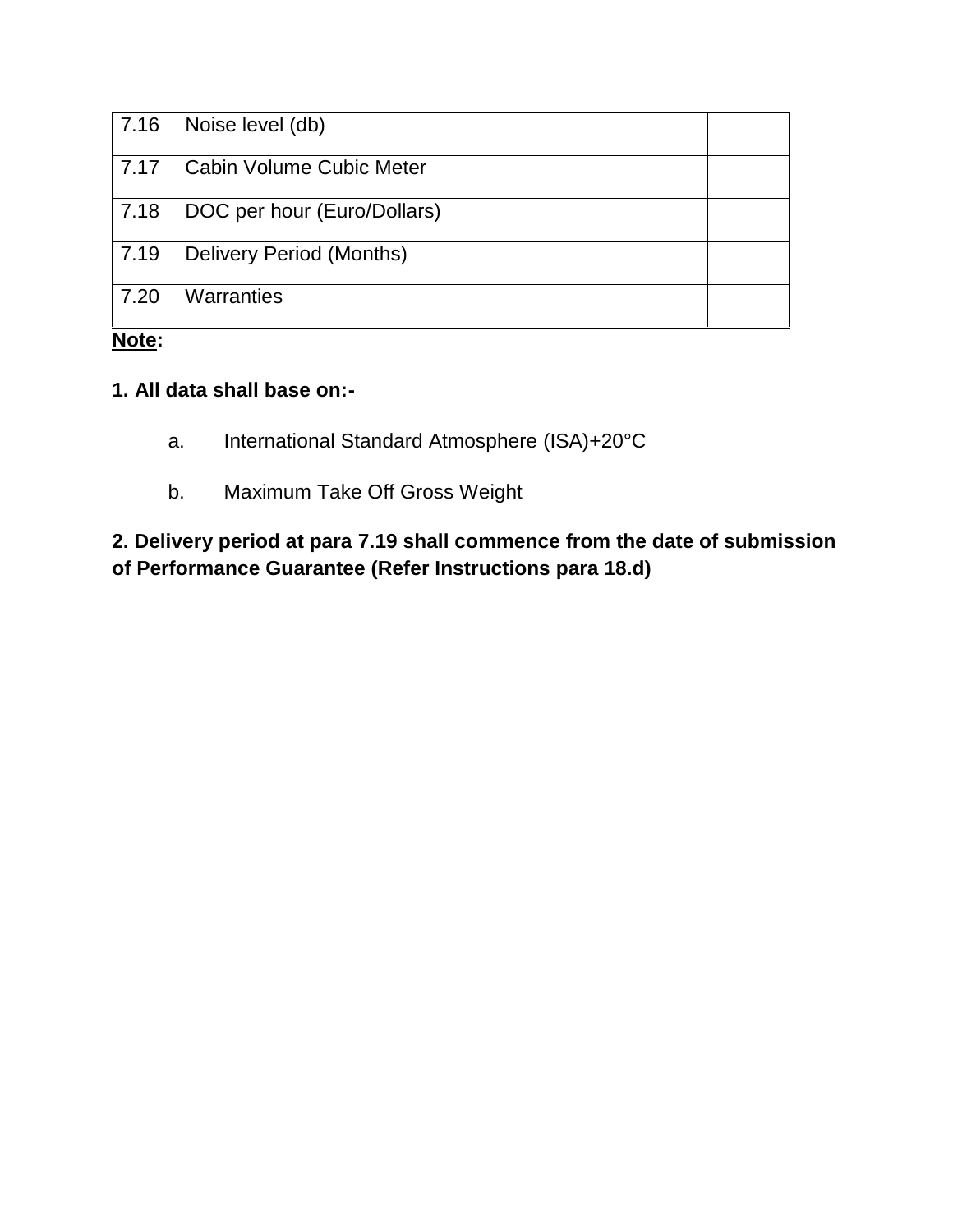#### **Annex - A**

| NAME OF FIRM/SELLER<br><u> 1989 - Johann John Stein, markin fan it ferstjer fan it ferstjer fan it ferstjer fan it ferstjer fan it fers</u>                    |                                                                                                                      |                                            |  |  |  |
|----------------------------------------------------------------------------------------------------------------------------------------------------------------|----------------------------------------------------------------------------------------------------------------------|--------------------------------------------|--|--|--|
| ADDRESS OF FIRM/SELLER :                                                                                                                                       |                                                                                                                      |                                            |  |  |  |
| NAME OF GUARANTOR :                                                                                                                                            | <u> 2000 - 2000 - 2000 - 2000 - 2000 - 2000 - 2000 - 2000 - 2000 - 2000 - 2000 - 2000 - 2000 - 2000 - 2000 - 200</u> |                                            |  |  |  |
| ADDRESS OF GUARANTOR :                                                                                                                                         |                                                                                                                      |                                            |  |  |  |
| AMOUNT OF GUARANTEE :                                                                                                                                          |                                                                                                                      |                                            |  |  |  |
| DATE OF EXPIRY OF GUARANTEE:                                                                                                                                   |                                                                                                                      |                                            |  |  |  |
| TO:                                                                                                                                                            |                                                                                                                      |                                            |  |  |  |
| Sir,                                                                                                                                                           |                                                                                                                      |                                            |  |  |  |
|                                                                                                                                                                | 1. Whereas your good self have entered into Contract                                                                 |                                            |  |  |  |
|                                                                                                                                                                |                                                                                                                      |                                            |  |  |  |
| our Customer and that one of the conditions of the Contract is the submission of<br>unconditional Bank Guarantee by our Customer to your goodself for a sum of |                                                                                                                      | <b>Solution</b> bereinafter referred to as |  |  |  |
| In compliance with this stipulation of the Contract, we hereby agree and<br>2.<br>undertake as under:-                                                         |                                                                                                                      |                                            |  |  |  |

(a) To pay to you unconditionally on demand and /or without any reference to our Customer an amount not exceeding the sum of \_\_\_\_\_\_\_\_\_\_\_\_\_\_\_\_\_\_\_\_\_\_\_\_\_\_\_\_\_\_\_\_ \_\_\_\_\_\_\_\_\_\_\_\_\_\_\_\_\_\_\_\_\_\_\_\_as would be mentioned in your written Demand Notice.